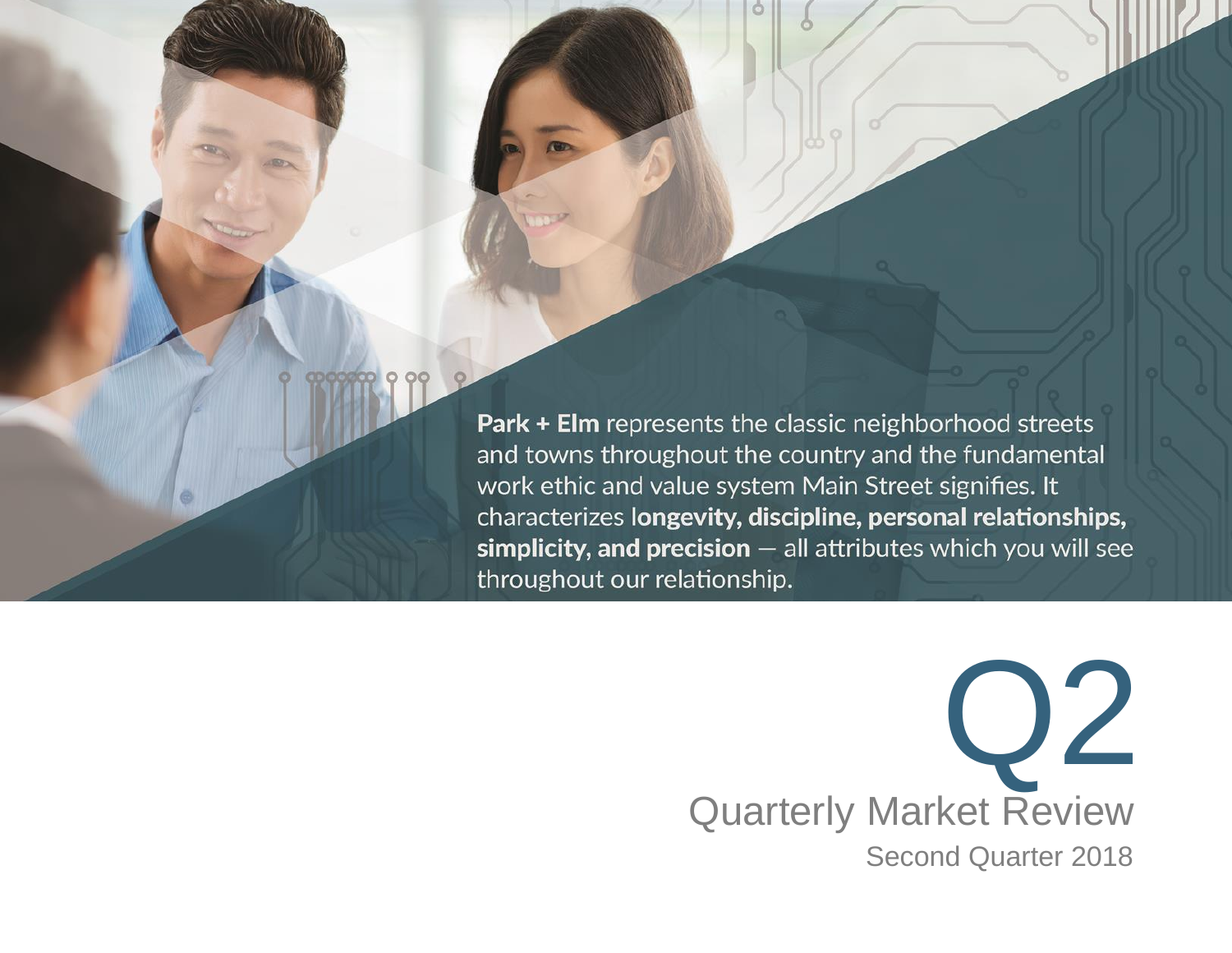# Quarterly Market Review

Second Quarter 2018



This report features world capital market performance and a timeline of events for the past quarter. It begins with a global overview, then features the returns of stock and bond asset classes in the US and international markets.

The report also illustrates the impact of globally diversified portfolios and features a quarterly topic.

### Overview:

Market Summary World Stock Market Performance World Asset Classes US Stocks International Developed Stocks Emerging Markets Stocks Select Country Performance Select Currency Performance vs. US Dollar Real Estate Investment Trusts (REITs) **Commodities** Fixed Income Impact of Diversification Quarterly Topic: E+R=O, a Formula for Success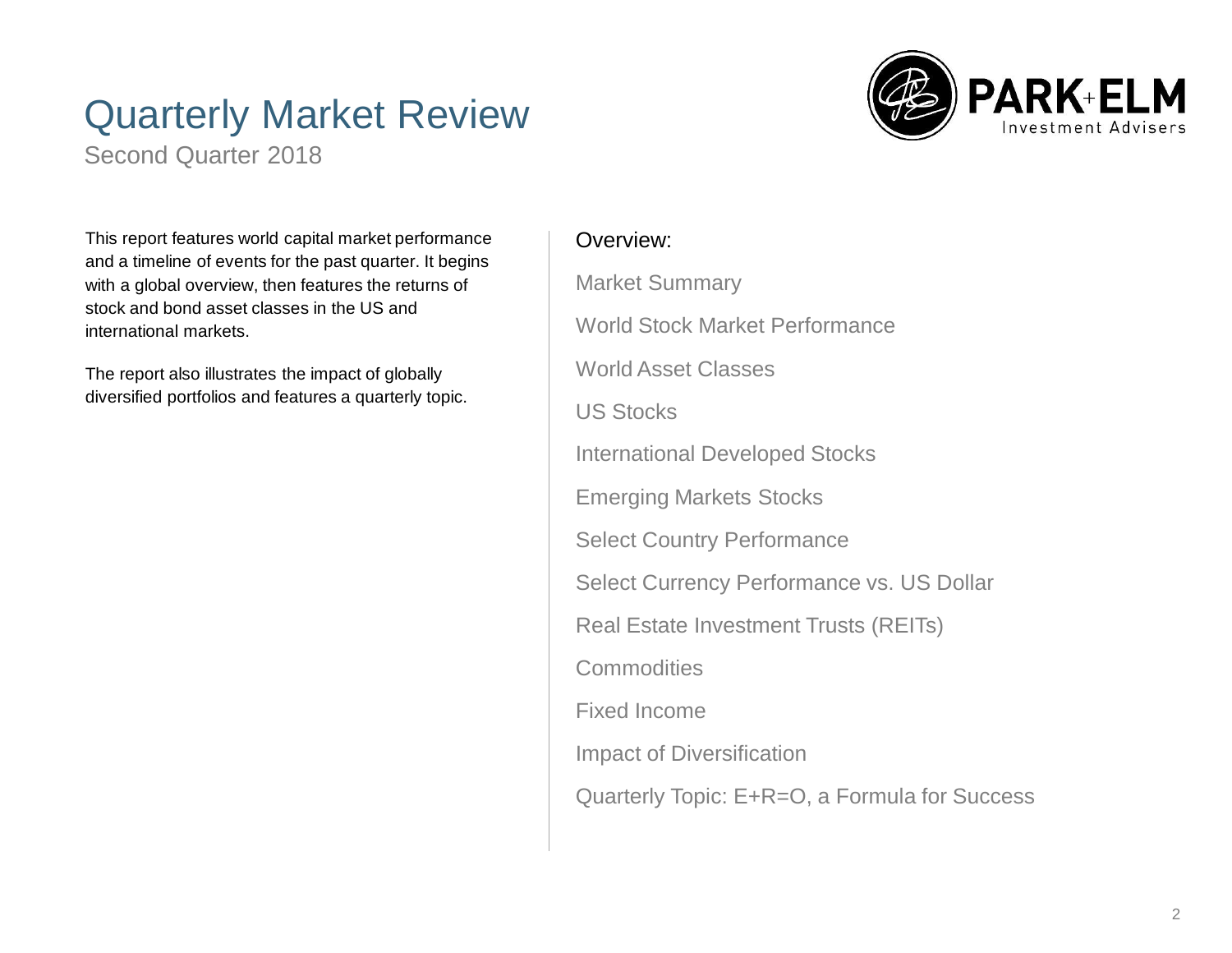# Market Summary

Index Returns



Past performance is not a guarantee of future results. Indices are not available for direct investment. Index performance does not reflect the expenses associated with the management of an actual portfolio. Market segment (index representation) as follows: US Stock Market (Russell 3000 Index), International Developed Stocks (MSCI World ex USA Index [net div.]), Emerging Markets (MSCI Emerging Markets Index [net div.]), Global Real Estate (S&P Global REIT Index [net div.]), US Bond Market (Bloomberg Barclays US Aggregate Bond Index), and Global Bond Market ex US (Bloomberg Barclays Global Aggregate ex-USD Bond Index [hedged to USD]). S&P data © 2018 S&P Dow Jones Indices LLC, a division of S&P Global. All rights reserved. Frank Russell Company is the source and owner of the trademarks, service marks, and copyrights related to the Russell Indexes. MSCI data © MSCI 2018, all rights reserved. Bloomberg Barclays data provided by Bloomberg. FTSE fixed income © 2018 FTSE Fixed Income LLC, all rights reserved.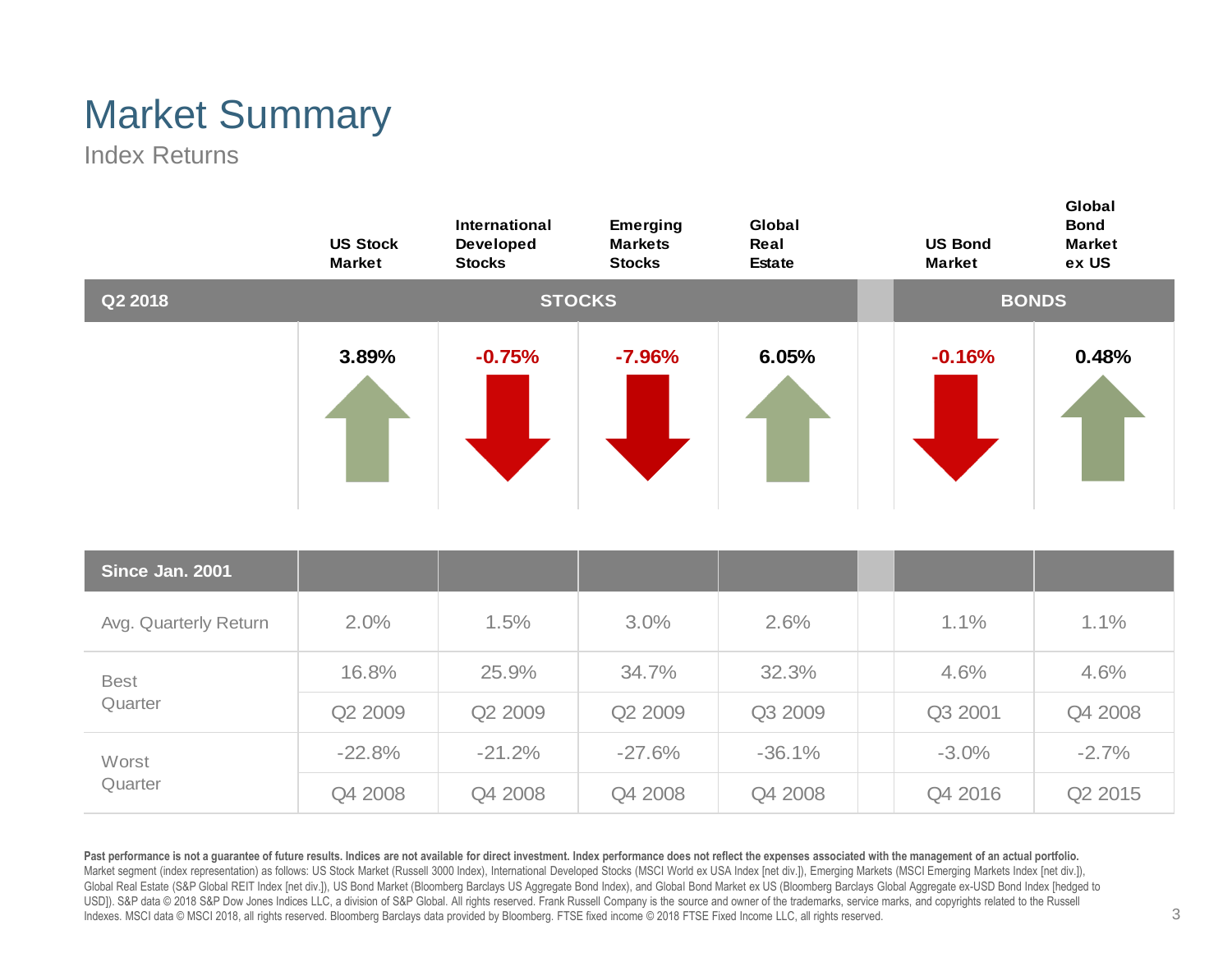# World Stock Market Performance

MSCI All Country World Index with selected headlines from Q2 2018



These headlines are not offered to explain market returns. Instead, they serve as a reminder that investors should view daily events from a long-term perspective and avoid making investment decisions based solely on the news.

Graph Source: MSCI ACWI Index [net div.]. MSCI data © MSCI 2018, all rights reserved.

It is not possible to invest directly in an index. Performance does not reflect the expenses associated with management of an actual portfolio. **Past performance is not a guarantee of future results**.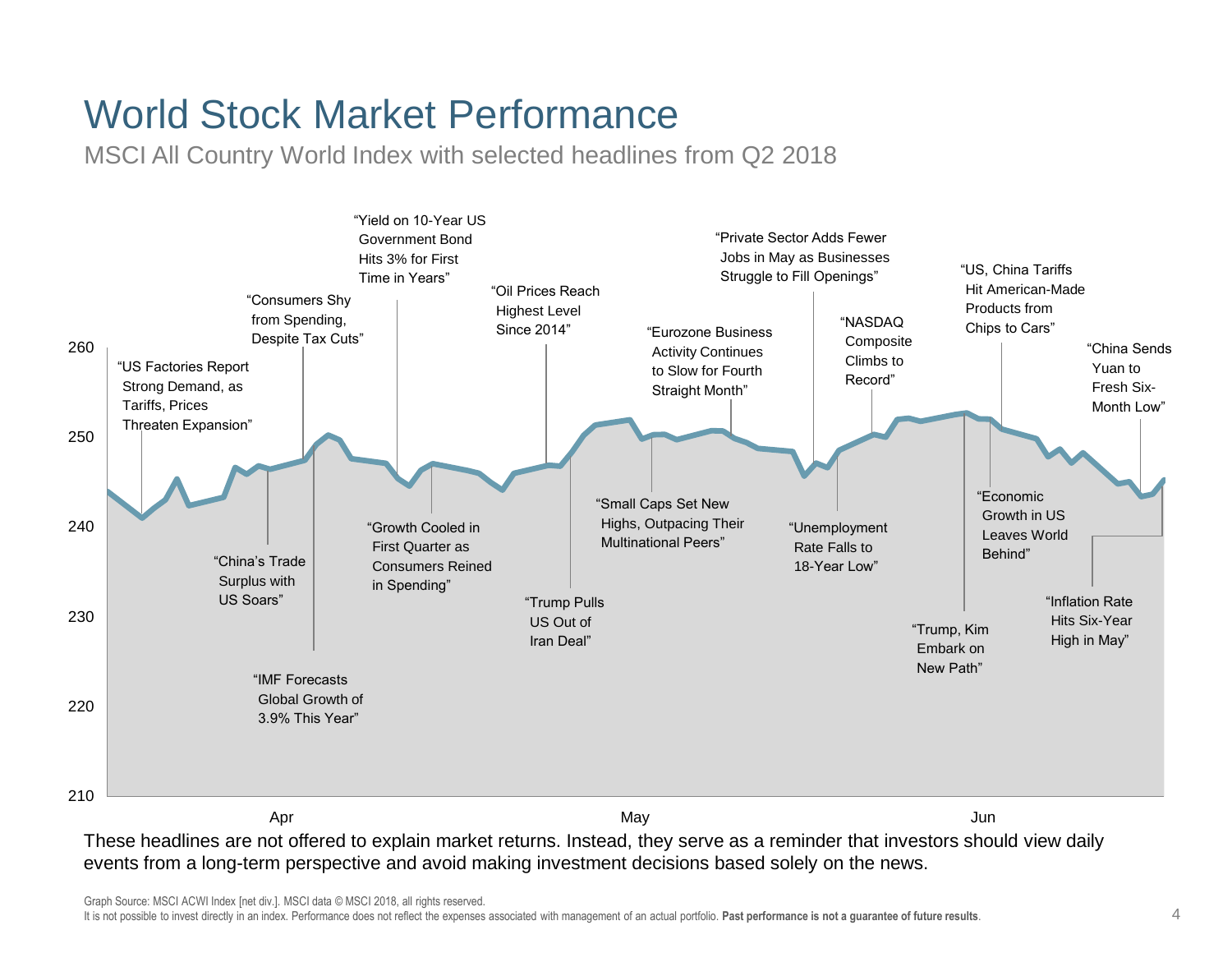# World Stock Market Performance

MSCI All Country World Index with selected headlines from past 12 months



These headlines are not offered to explain market returns. Instead, they serve as a reminder that investors should view daily events from a long-term perspective and avoid making investment decisions based solely on the ne Graph Source: MSCI ACWI Index [net div.]. MSCI data © MSCI 2018, all rights reserved.

It is not possible to invest directly in an index. Performance does not reflect the expenses associated with management of an actual portfolio. **Past performance is not a guarantee of future results**.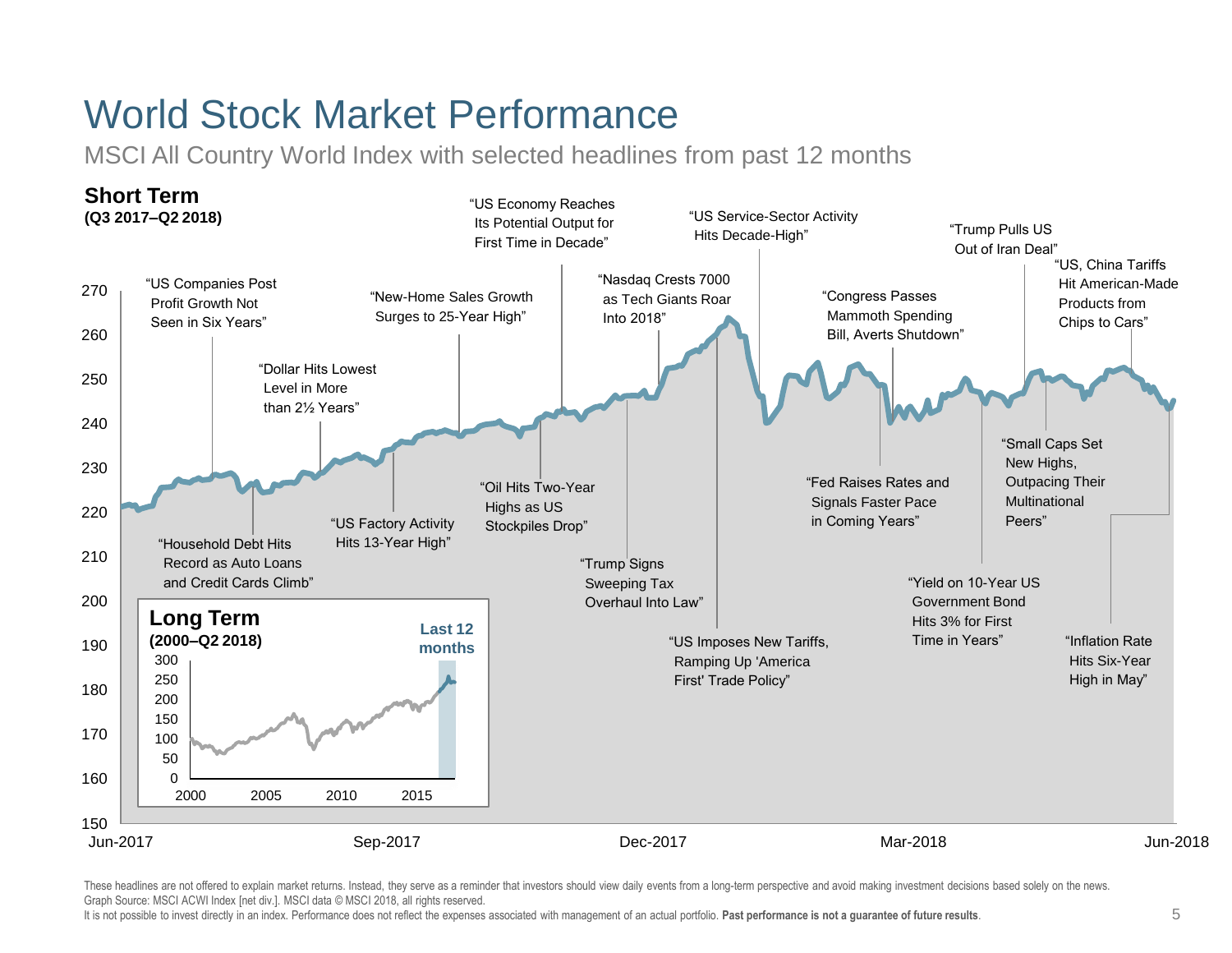## World Asset Classes

Second Quarter 2018 Index Returns (%)

Looking at broad market indices, the US outperformed non-US developed and emerging markets during the second quarter.

Small caps outperformed large caps in the US but underperformed in both non-US developed and emerging markets. The value effect was negative in the US as well as markets outside the US.



Past performance is not a quarantee of future results. Indices are not available for direct investment. Index performance does not reflect the expenses associated with the management of an actual portfolio. The S&P data is provided by Standard & Poor's Index Services Group. Frank Russell Company is the source and owner of the trademarks, service marks, and copyrights related to the Russell Indexes. MSCI data © MSCI 2018, all rights reserved. Dow Jones data © 2018 S&P Dow Jones Indices LLC, a division of S&P Global. All rights reserved. S&P data © 2018 S&P Dow Jones Indices LLC, a division of S&P Global. All rights reserved. Barclays data provided by Bloomberg. Treasury bills © Stocks, Bonds, Bills, and Inflation Yearbook™, Ibbotson Associates, Chicago (annually updated work by Roger G. Ibbotson and Rex A. Sinquefield).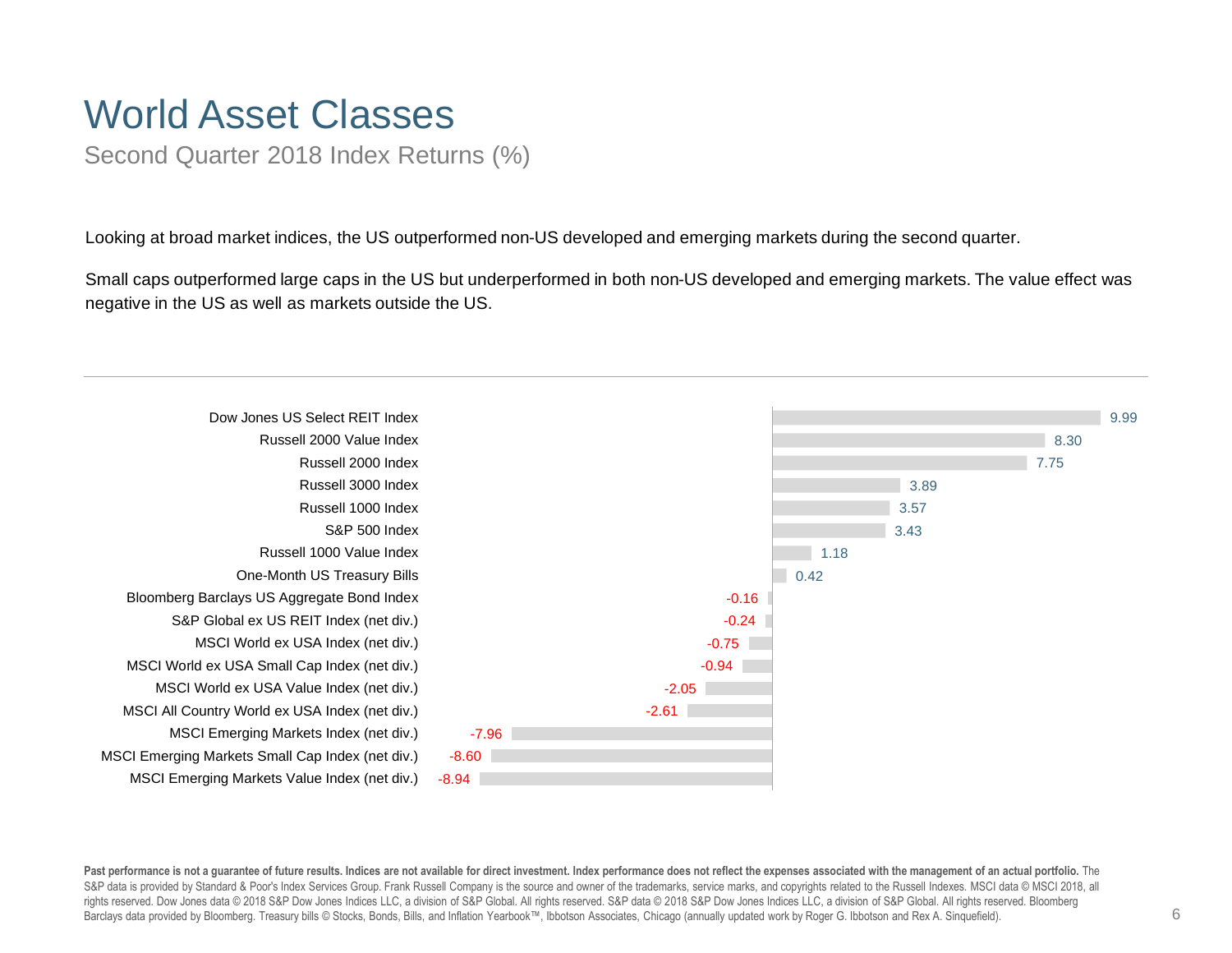## US Stocks Second Quarter 2018 Index Returns

The US equity market posted a positive return, outperforming both non-US developed and emerging markets in the second quarter.

Large cap value stocks underperformed large cap growth stocks in the US; however, small cap value stocks outperformed small cap growth.

There was a positive size premium, as small cap stocks generally outperformed large cap stocks in the US.

### Ranked Returns for the Quarter (%)



#### World Market Capitalization—US



### Period Returns (%) *\* Annualized*

| <b>Asset Class</b>  | QTR  | 1 Year | 3 Years* | 5 Years* | 10 Years* |
|---------------------|------|--------|----------|----------|-----------|
| <b>Small Value</b>  | 8.30 | 13.10  | 11.22    | 11.18    | 9.88      |
| Small Cap           | 7.75 | 17.57  | 10.96    | 12.46    | 10.60     |
| <b>Small Growth</b> | 7.23 | 21.86  | 10.60    | 13.65    | 11.24     |
| Large Growth        | 5.76 | 22.51  | 14.98    | 16.36    | 11.83     |
| Marketwide          | 3.89 | 14.78  | 11.58    | 13.29    | 10.23     |
| Large Cap           | 3.57 | 14.54  | 11.64    | 13.37    | 10.20     |
| Large Value         | 1.18 | 6.77   | 8.26     | 10.34    | 8.49      |

**Past performance is not a guarantee of future results. Indices are not available for direct investment. Index performance does not reflect the expenses associated with the management of an actual portfolio**. Market segment (index representation) as follows: Marketwide (Russell 3000 Index), Large Cap (Russell 1000 Index), Large Cap Value (Russell 1000 Value Index), Large Cap Growth (Russell 1000 Growth Index), Small Cap (Russell 2000 Index), Small Cap Value (Russell 2000 Value Index), and Small Cap Growth (Russell 2000 Growth Index). World Market Cap represented by Russell 3000 Index, MSCI World ex USA IMI Index, and MSCI Emerging Markets IMI Index. Russell 3000 Index is used as the proxy for the US market. Frank Russell Company is the source and owner of the trademarks, service marks, and copyrights related to the Russell Indexes. MSCI data © MSCI 2018, all rights reserved.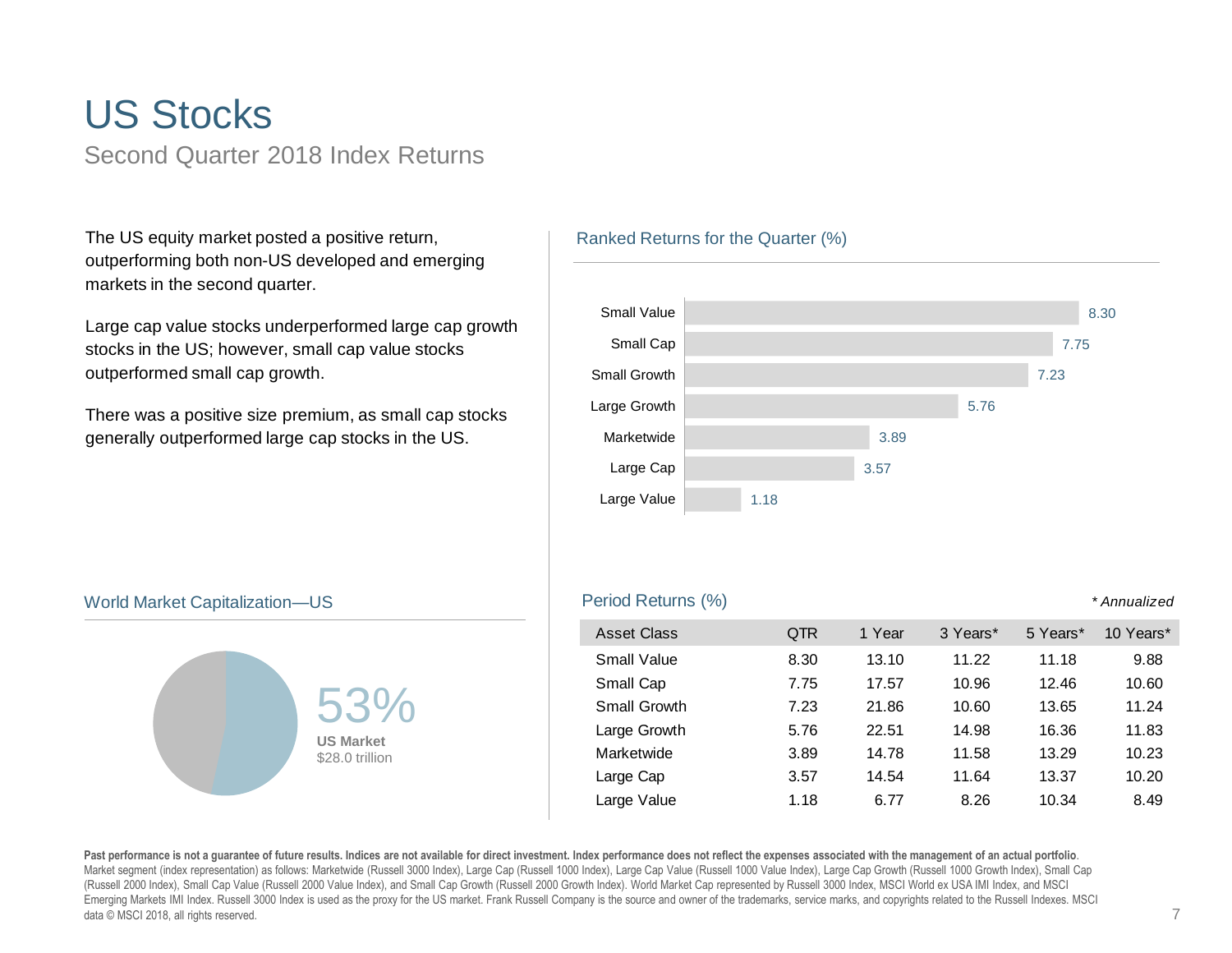# International Developed Stocks

Second Quarter 2018 Index Returns

In US dollar terms, developed markets outside the US underperformed the US but outperformed emerging markets during the second quarter.

Value underperformed growth in non-US developed markets across large and small cap stocks.

Small caps underperformed large caps in non-US developed markets.



### World Market Capitalization—International Developed



#### Period Returns (%) *\* Annualized*

|           |           | <b>Asset Class</b> | QTR     | 1 Year | 3 Years* | 5 Years* | 10 Years* |
|-----------|-----------|--------------------|---------|--------|----------|----------|-----------|
|           |           | Growth             | 0.52    | 9.26   | 5.95     | 7.11     | 2.92      |
| <b>35</b> | Large Cap | $-0.75$            | 7.04    | 4.87   | 6.23     | 2.63     |           |
|           |           | Small Cap          | $-0.94$ | 11.87  | 9.45     | 10.28    | 6.09      |
|           |           | Value              | $-2.05$ | 4.80   | 3.70     | 5.27     | 2.29      |
|           |           |                    |         |        |          |          |           |

Past performance is not a guarantee of future results. Indices are not available for direct investment. Index performance does not reflect the expenses associated with the management of an actual portfolio. Market segment (index representation) as follows: Large Cap (MSCI World ex USA Index), Small Cap (MSCI World ex USA Small Cap Index), Value (MSCI World ex USA Value Index), and Growth (MSCI World ex USA Growth Index). All index returns are net of withholding tax on dividends. World Market Cap represented by Russell 3000 Index, MSCI World ex USA IMI Index, and MSCI Emerging Markets IMI Index. MSCI World ex USA IMI Index is used as the proxy for the International Developed market. MSCI data © MSCI 2018, all rights reserved. Frank Russell Company is the source and owner of the trademarks, service marks, and copyrights related to the Russell Indexes.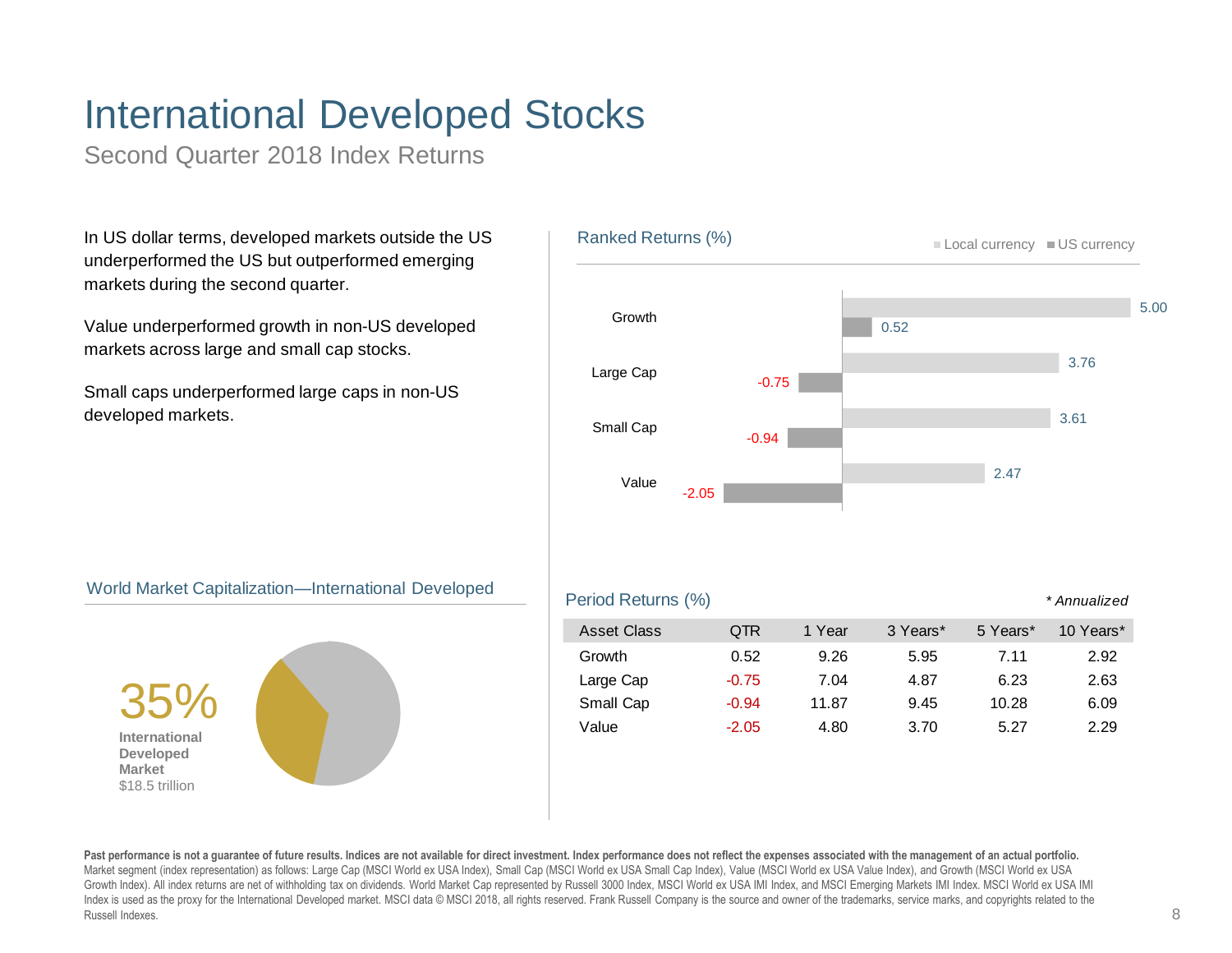# Emerging Markets Stocks

Second Quarter 2018 Index Returns

In US dollar terms, emerging markets posted negative returns in the second quarter, underperforming developed markets including the US.

The value effect was negative in large caps; however, value and growth stocks had similar performance among small cap stocks within emerging markets.

Small caps underperformed large caps in emerging markets.



### World Market Capitalization—Emerging Markets



#### Period Returns (%) *\* Annualized*

| <b>Asset Class</b> | <b>QTR</b> | 1 Year | 3 Years* | 5 Years* | 10 Years* |
|--------------------|------------|--------|----------|----------|-----------|
| Growth             | $-7.01$    | 11.92  | 8.34     | 7.16     | 3.28      |
| Large Cap          | $-7.96$    | 8.20   | 5.60     | 5.01     | 2.26      |
| Small Cap          | $-8.60$    | 5.64   | 2.55     | 4.32     | 4.44      |
| Value              | $-8.94$    | 4.28   | 2.76     | 2 77     | 1.14      |

Past performance is not a quarantee of future results. Indices are not available for direct investment. Index performance does not reflect the expenses associated with the management of an actual portfolio. Market segment (index representation) as follows: Large Cap (MSCI Emerging Markets Index), Small Cap (MSCI Emerging Markets Small Cap Index), Value (MSCI Emerging Markets Value Index), and Growth (MSCI Emerging Markets Growth Index). All index returns are net of withholding tax on dividends. World Market Cap represented by Russell 3000 Index, MSCI World ex USA IMI Index, and MSCI Emerging Markets IMI Index. MSCI Emerging Markets IMI Index used as the proxy for the emerging market portion of the market. MSCI data © MSCI 2018, all rights reserved. Frank Russell Company is the source and owner of the trademarks, service marks, and copyrights related to the Russell Indexes.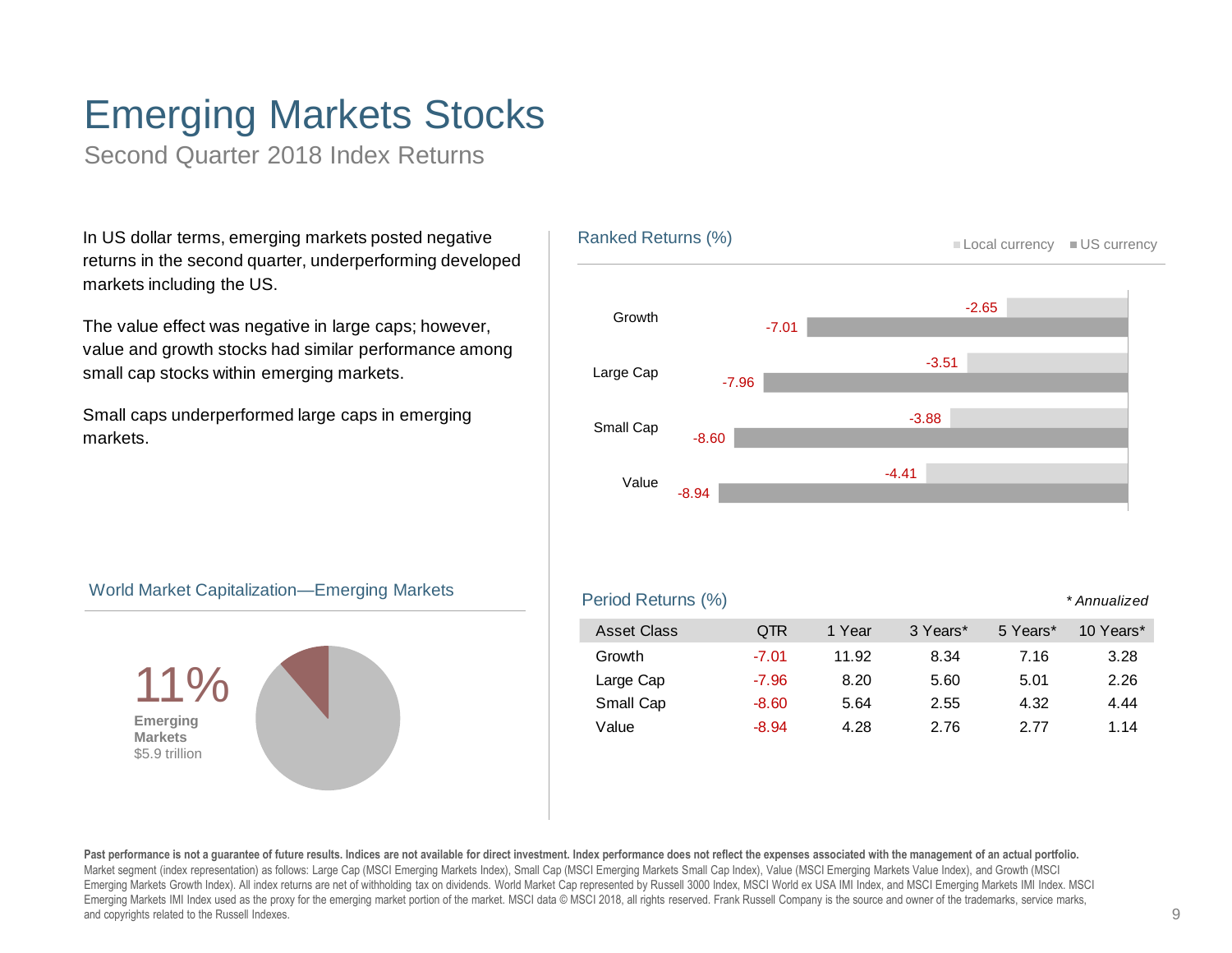# Select Country Performance

Second Quarter 2018 Index Returns

In US dollar terms, Israel and Norway recorded the highest country performance in developed markets, while Austria and Singapore posted the lowest returns for the second quarter. Most emerging markets recorded negative absolute returns with the exception of Columbia and Qatar, which posted the highest country performance. Brazil and Turkey had the lowest performance in the emerging markets.



#### Ranked Developed Markets Returns (%)

### Ranked Emerging Markets Returns (%)



**Past performance is not a guarantee of future results. Indices are not available for direct investment. Index performance does not reflect the expenses associated with the management of an actual portfolio**. Country performance based on respective indices in the MSCI World ex US IMI Index (for developed markets), MSCI USA IMI Index (for US), and MSCI Emerging Markets IMI Index. All returns in USD and net of withholding tax on dividends. MSCI data © MSCI 2018, all rights reserved. UAE and Qatar have been reclassified as emerging markets by MSCI, effective May 2014.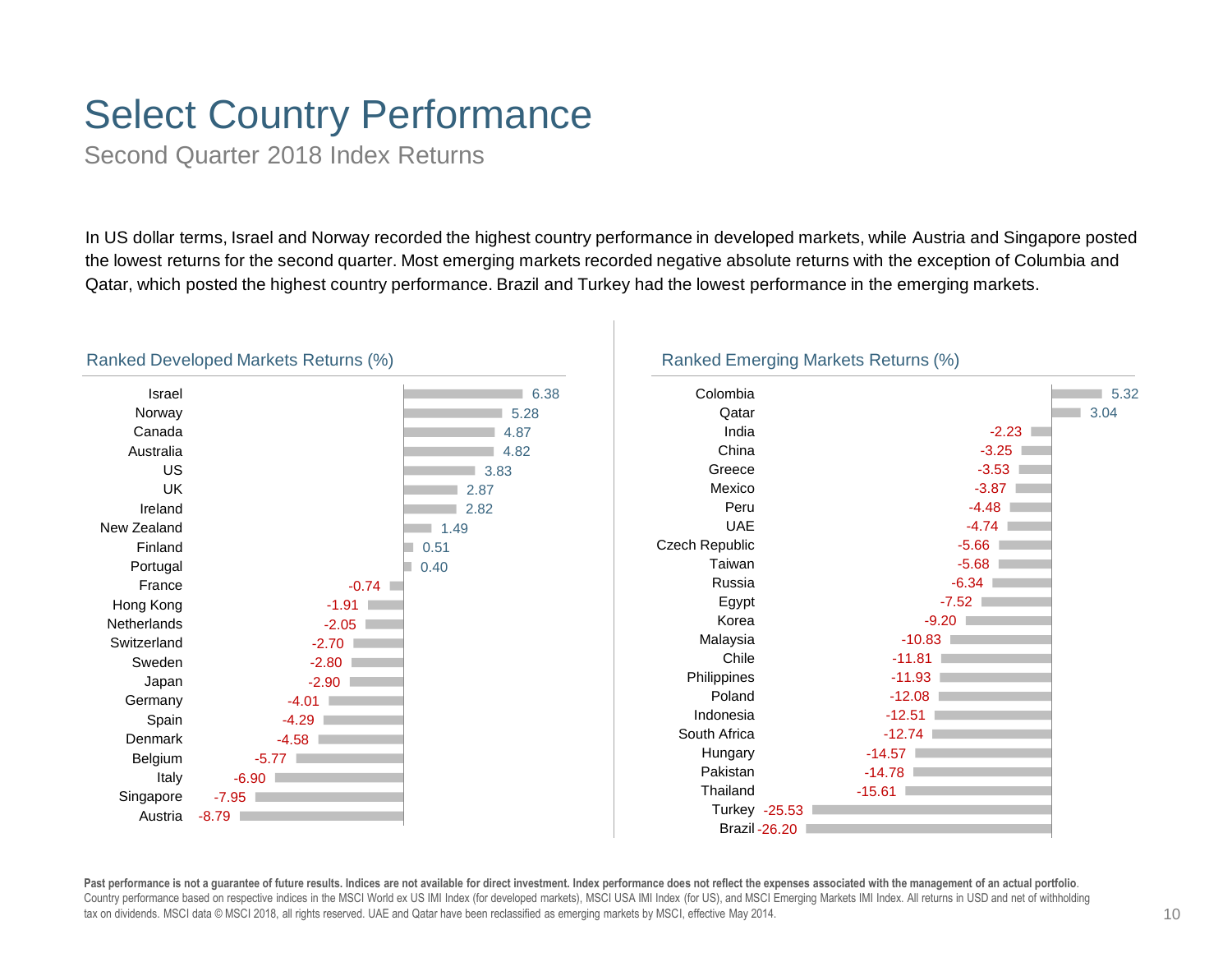# Select Currency Performance vs. US Dollar

Second Quarter 2018

Ranked Developed Markets (%)

Almost all currencies depreciated vs. the US dollar. For example, in developed markets, the Japanese yen and the British pound depreciated almost 4% and 6%, respectively. In emerging markets, the currency effect was greater; the Brazilian real, Turkish lira, and South African rand all depreciated by over 13%.

#### -1.99 -3.56 -3.67 -3.68 -3.83 -3.99 -4.09 -5.02 -5.07 -5.88 -6.15 -6.38 Hong Kong dollar (HKD)  $\Big| 0.04$ Canadian dollar (CAD) Swiss franc (CHF) Norwegian krone (NOK) Australian dollar (AUD) Singapore dollar (SGD) Japanese yen (JPY) Israel shekel (ILS) Danish krone (DKK) Euro (EUR) British pound (GBP) New Zealand dollar (NZD) Swedish krona (SEK)

### Ranked Emerging Markets (%)

| Peru new sol (PEN)        |          |         |         | $-1.45$ |
|---------------------------|----------|---------|---------|---------|
| Egyptian pound (EGP)      |          |         |         | $-1.45$ |
| Philippine peso (PHP)     |          |         |         | $-2.23$ |
| Indonesia rupiah (IDR)    |          |         | $-3.93$ |         |
| Malaysian ringgit (MYR)   |          |         | $-4.25$ |         |
| South Korean won (KRW)    |          |         | $-4.36$ |         |
| Taiwanese NT dollar (TWD) |          |         | $-4.37$ |         |
| Indian rupee (INR)        |          |         | $-4.81$ |         |
| Colombian peso (COP)      |          |         | $-4.90$ |         |
| Pakistani rupee (PKR)     |          |         | $-4.98$ |         |
| Chinese yuan (CNY)        |          |         | $-5.04$ |         |
| Thailand baht (THB)       |          |         | $-5.61$ |         |
| Mexican peso (MXN)        |          | $-7.13$ |         |         |
| Chilean peso (CLP)        |          | $-7.29$ |         |         |
| Czech koruna (CZK)        |          | $-7.36$ |         |         |
| Russian ruble (RUB)       |          | $-8.30$ |         |         |
| Poland new zloty (PLN)    |          | $-8.51$ |         |         |
| Hungary forint (HUF)      |          | $-9.95$ |         |         |
| Turkish new lira (TRY)    | $-13.53$ |         |         |         |
| South African rand (ZAR)  | $-13.55$ |         |         |         |
| Brazilian real (BRL)      | $-13.61$ |         |         |         |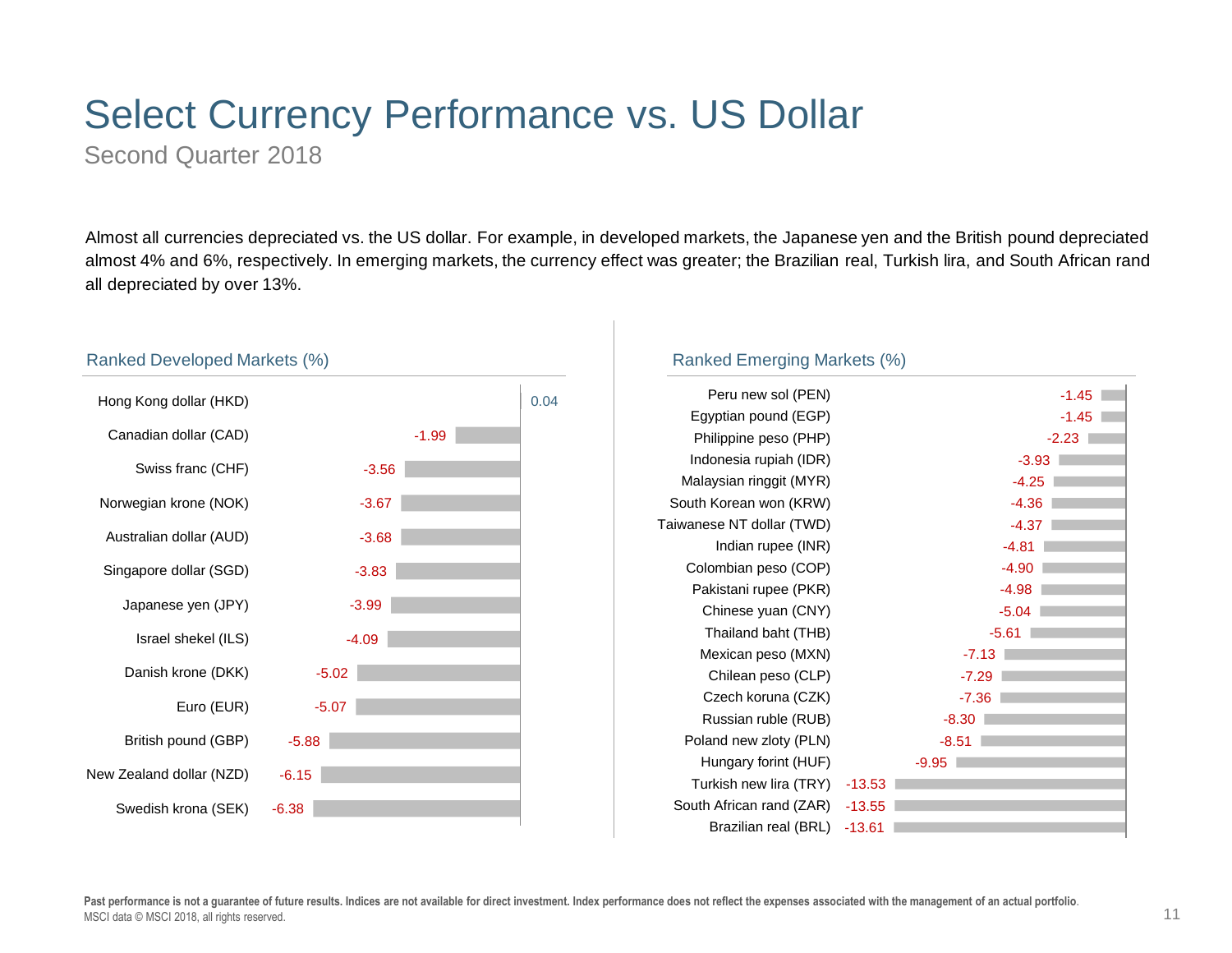# Real Estate Investment Trusts (REITs)

Second Quarter 2018 Index Returns

US real estate investment trusts outperformed non-US REITs in US dollar terms.



### Total Value of REIT Stocks



Past performance is not a quarantee of future results. Indices are not available for direct investment. Index performance does not reflect the expenses associated with the management of an actual portfolio. Number of REIT stocks and total value based on the two indices. All index returns are net of withholding tax on dividends. Total value of REIT stocks represented by Dow Jones US Select REIT Index and the S&P Global ex US REIT Index. Dow Jones US Select REIT Index used as proxy for the US market, and S&P Global ex US REIT Index used as proxy for the World ex US market. Dow Jones data © 2018 S&P Dow Jones Indices LLC, a division of S&P Global. All rights reserved. S&P data © 2018 S&P Dow Jones Indices LLC, a division of S&P Global. All rights reserved.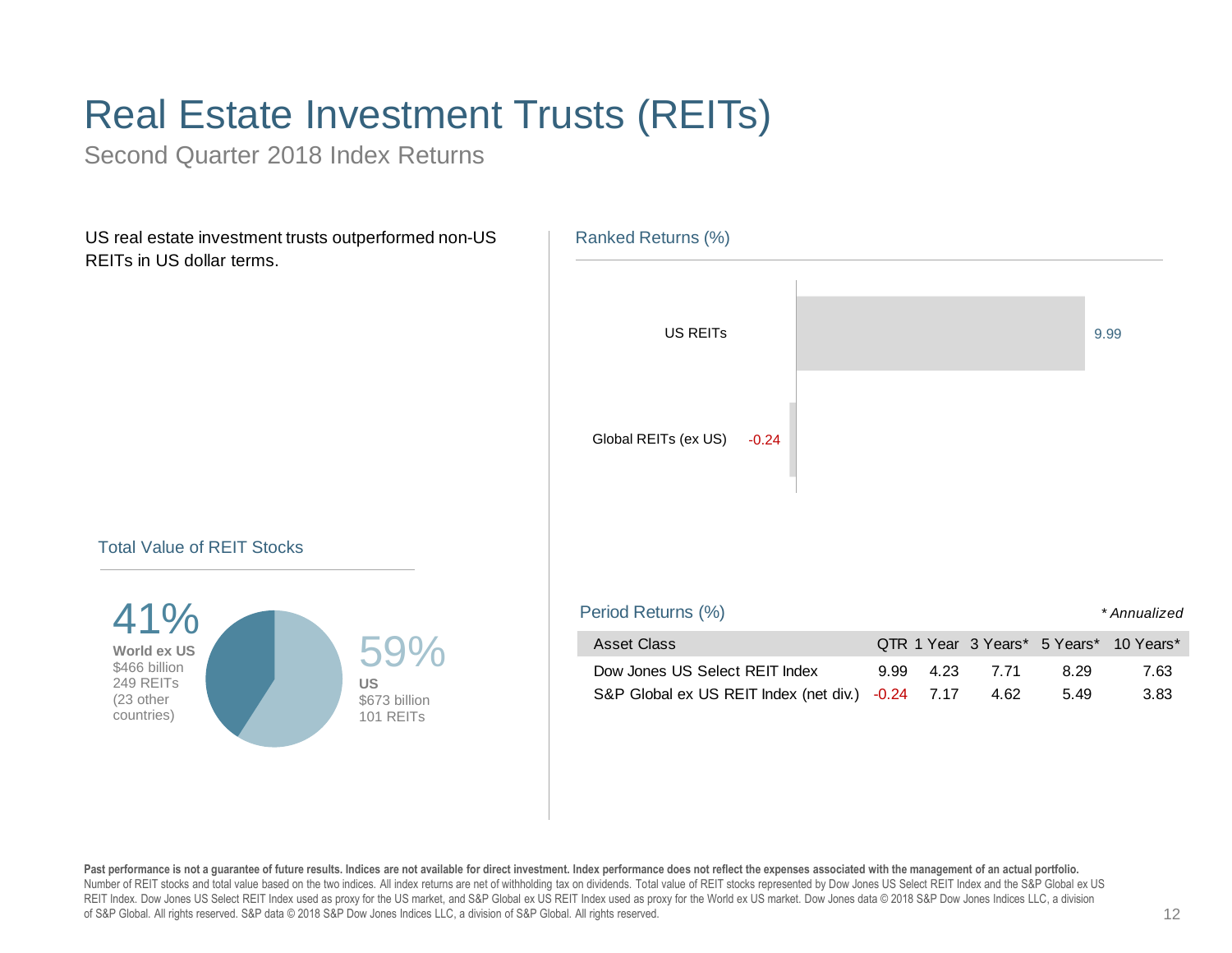# **Commodities**

Second Quarter 2018 Index Returns

The Bloomberg Commodity Index Total Return gained 0.40% during the second quarter.

The energy complex led performance with Brent oil returning 16.18% and WTI crude oil 12.70%.

Grains was the worst-performing complex; soybeans declined 18.40%, and soybean meal lost 15.85%.

| Period Returns (%) |      |      |                 |       | * Annualized       |
|--------------------|------|------|-----------------|-------|--------------------|
| Asset Class        | OTR. |      | 1 Year 3 Years* |       | 5 Years* 10 Years* |
| Commodities        | 0.40 | 7.35 | $-4.54$         | -6.40 | $-9.04$            |

### Ranked Returns for Individual Commodities (%)

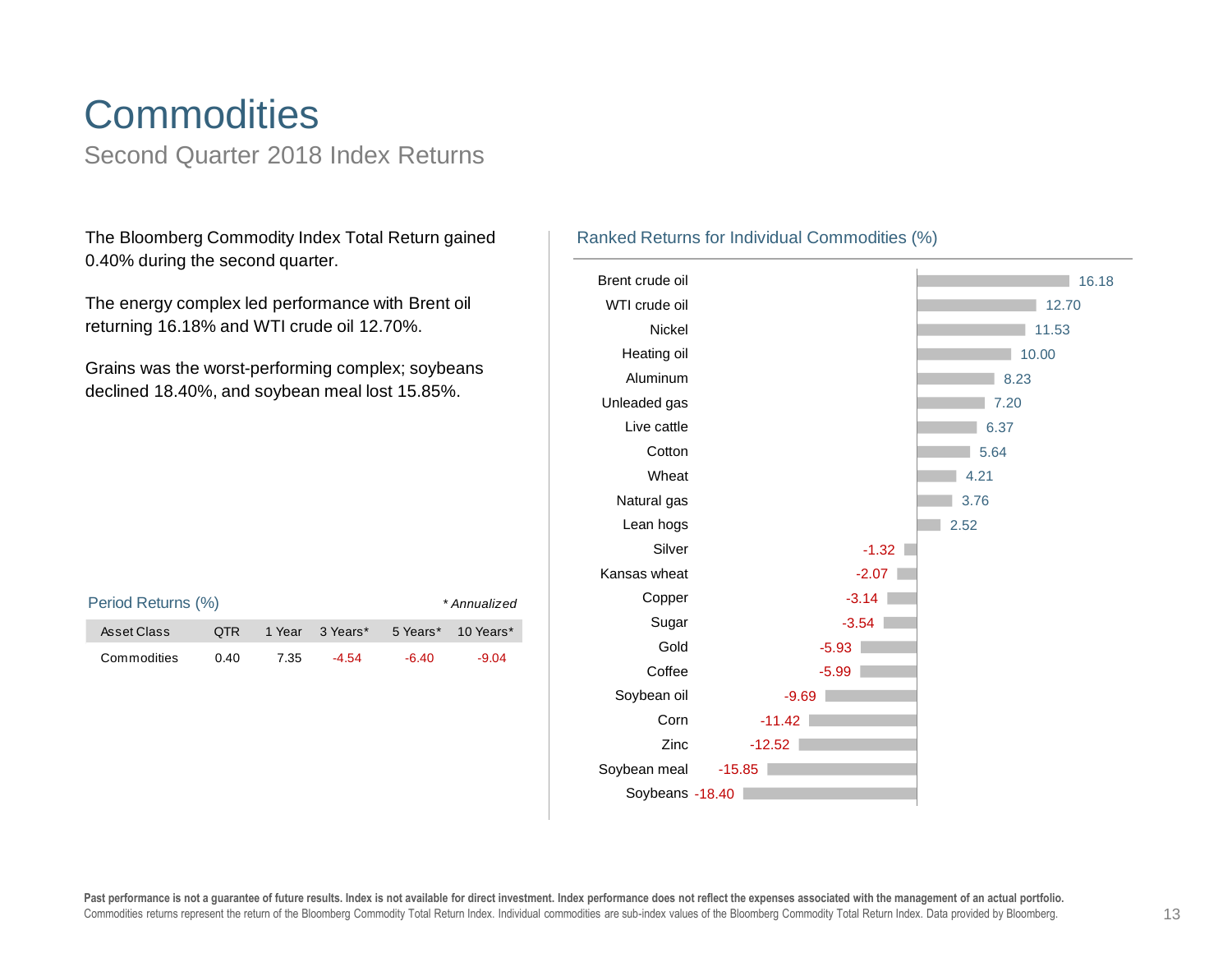## Fixed Income Second Quarter 2018 Index Returns

Interest rates increased in the US during the second quarter. The yield on the 5-year Treasury note rose 17 basis points (bps), ending at 2.73%. The yield on the 10-year T-note rose 11 bps to 2.85%. The 30-year Treasury bond yield climbed 1 bps to 2.98%.

The 1-month Treasury bill yield rose 14 bps to 1.77%, while the 1-year Treasury bill yield increased 24 bps to 2.33%. The 2-year Treasury note yield finished at 2.52% after increasing 25 bps.

In terms of total return, short-term corporate bonds gained 0.29%, while intermediate-term corporate bonds declined 0.10%.

Short-term municipal bonds added 0.66%, while intermediate-term munis returned 0.81%. Revenue bonds performed in-line with general obligation bonds, returning 0.90% and 0.87%, respectively.



### Period Returns (%)



**Corporates** 

### *\* Annualized*

**Corporates** 

| <b>Asset Class</b>                                         |         |         |      |         | QTR 1 Year 3 Years* 5 Years* 10 Years* |
|------------------------------------------------------------|---------|---------|------|---------|----------------------------------------|
| Bloomberg Barclays US High Yield Corporate Bond Index      | 1.03    | 2.62    | 5.53 | 5.51    | 8.19                                   |
| Bloomberg Barclays Municipal Bond Index                    | 0.87    | 1.56    | 2.85 | 3.53    | 4.43                                   |
| Bloomberg Barclays US TIPS Index                           | 0.77    | 2.11    | 1.93 | 1.68    | 3.03                                   |
| ICE BofAML 3-Month US Treasury Bill Index                  | 0.45    | 1.36    | 0.68 | 0.42    | 0.35                                   |
| ICE BofAML 1-Year US Treasury Note Index                   | 0.40    | 0.92    | 0.64 | 0.49    | 0.77                                   |
| Bloomberg Barclays US Government Bond Index Long           | 0.26    | $-0.13$ | 3.40 | 4.56    | 6.02                                   |
| FTSE World Government Bond Index 1-5 Years (hedged to USD) | 0.24    | 0.89    | 1.18 | 1.33    | 2.08                                   |
| Bloomberg Barclays US Aggregate Bond Index                 | $-0.16$ | $-0.40$ | 1.72 | 2.27    | 3.72                                   |
| FTSE World Government Bond Index 1-5 Years                 | $-2.66$ | 0.73    | 1.19 | $-0.58$ | 0.63                                   |

One basis point equals 0.01%. Past performance is not a guarantee of future results. Indices are not available for direct investment. Index performance does not reflect the expenses associated with the **management of an actual portfolio.** Yield curve data from Federal Reserve. State and local bonds are from the S&P National AMT-Free Municipal Bond Index. AAA-AA Corporates represent the Bank of America Merrill Lynch US Corporates, AA-AAA rated. A-BBB Corporates represent the Bank of America Merrill Lynch US Corporates, BBB-A rated. Bloomberg Barclays data provided by Bloomberg. US long-term bonds, bills, inflation, and fixed income factor data © Stocks, Bonds, Bills, and Inflation (SBBI) Yearbook™, Ibbotson Associates, Chicago (annually updated work by Roger G. Ibbotson and Rex A. Sinquefield). FTSE fixed income indices © 2018 FTSE Fixed Income LLC, all rights reserved. ICE BofAML index data © 2018 ICE Data Indices, LLC.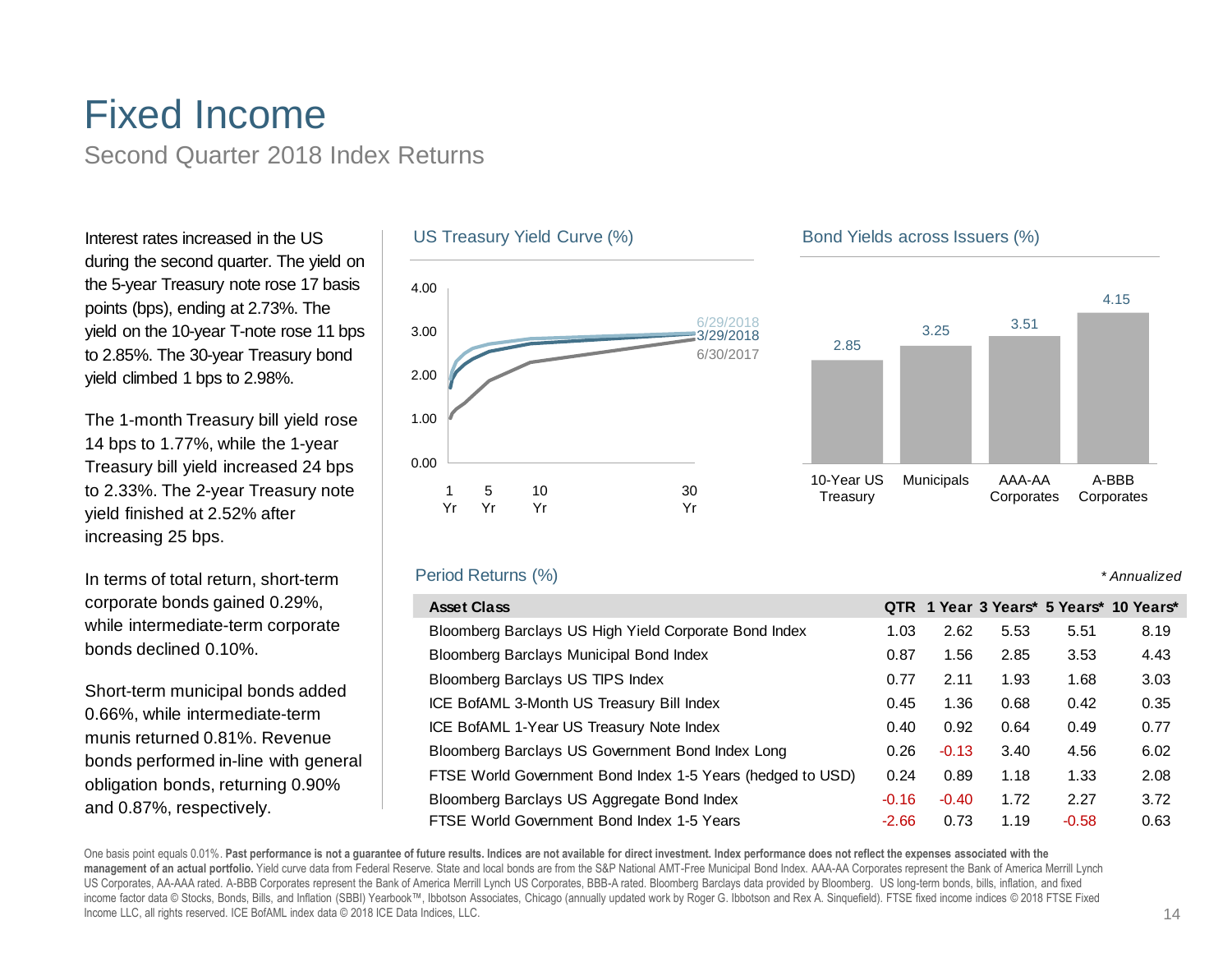# Impact of Diversification

Second Quarter 2018 Index Returns

These portfolios illustrate the performance of different global stock/bond mixes. Mixes with larger allocations to stocks are considered riskier but have higher expected returns over time.





Growth of Wealth: The Relationship between Risk and Return



1. STDEV (standard deviation) is a measure of the variation or dispersion of a set of data points. Standard deviations are often used to quantify the historical return volatility of a security or portfolio. Diversification does not eliminate the risk of market loss. Past performance is not a guarantee of future results. Indices are not available for direct investment. Index performance does not reflect expenses associated with the management of an actual portfolio. Asset allocations and the hypothetical index portfolio returns are for illustrative purposes only and do not represent actual performance. Global Stocks represented by MSCI All Country World Index (gross div.) and Treasury Bills represented by US One-Month Treasury Bills. Globally diversified allocations rebalanced monthly, no withdrawals. Data © MSCI 2018, all rights reserved. Treasury bills © Stocks, Bonds, Bills, and Inflation Yearbook™, Ibbotson Associates, Chicago (annually updated work by Roger G. Ibbotson and Rex A. Sinquefield).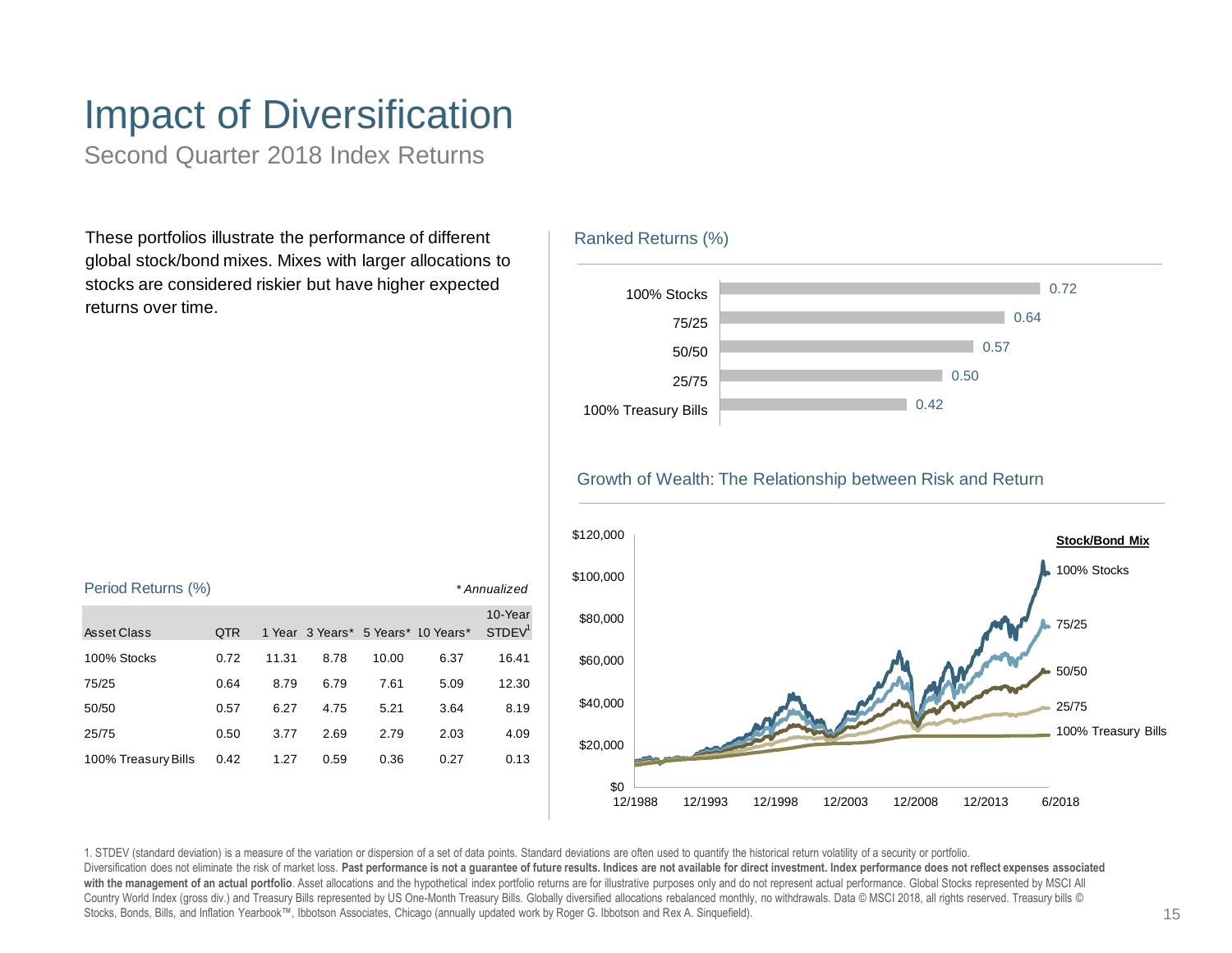# $E+R=O$ , a Formula for Success<sup>1</sup>

Second Quarter 2018

Combining an enduring investment philosophy with a simple formula that helps maintain investment discipline can increase the odds of having a positive financial experience.

*"The important thing about an investment philosophy is that you have one you can stick with."*

David Booth Founder and Executive Chairman Dimensional Fund Advisors

### AN ENDURING INVESTMENT PHILOSOPHY

Investing is a long-term endeavor. Indeed, people will spend decades pursuing their financial goals. But being an investor can be complicated, challenging, frustrating, and sometimes frightening. This is exactly why, as David Booth says, it is important to have an investment philosophy you can stick with, one that can help you stay the course.

This simple idea highlights an important question: How can investors, maintain discipline through bull markets, bear markets, political strife, economic instability, or whatever crisis du jour threatens progress towards their investment goals?

Over their lifetimes, investors face many decisions, prompted by events that are both within and outside their control. Without an enduring philosophy to inform their choices, they can potentially suffer unnecessary anxiety, leading to poor decisions and outcomes that are damaging to their long-term financial well-being.

When they don't get the results they want, many investors blame things outside their control. They might point the finger at the government, central banks, markets, or the economy. Unfortunately, the majority will not do the things that might be more beneficial—evaluating and reflecting on their own responses to events and taking responsibility for their decisions.

#### **e+r=o**

Some people suggest that among the characteristics that separate highly successful people from the rest of us is a focus on influencing outcomes by controlling one's reactions to events, rather than the events themselves. This relationship can be described in the following formula:

#### **e+r=o (Event + Response = Outcome)**

Simply put, this means an outcome—either positive or negative—is the result of how you respond to an event, not just the result of the event itself. Of course, events are important and influence outcomes, but not exclusively. If this were the case, everyone would have the same outcome regardless of their response.

Let's think about this concept in a hypothetical investment context. Say a major political surprise, such as Brexit, causes a market to fall (event). In a panicked response, potentially fueled by gloomy media speculation of the resulting uncertainty, an investor sells some or all of his or her investment (response). Lacking a long-term perspective and reacting to the short-term news, our investor misses out on the subsequent market recovery and suffers anxiety about when, or if, to get back in, leading to suboptimal investment returns (outcome).

To see the same hypothetical example from a different perspective, a surprise event causes markets to fall suddenly (e). Based on his or her understanding of the long-term nature of returns and the short-term nature of volatility spikes around news events, an investor is able to control his or her emotions (r) and maintain investment discipline, leading to a higher chance of a successful long-term outcome (o).

<sup>1.</sup> Jack Canfield, The Success Principles: How to Get from Where You Are to Where You Want to Be (New York: HarperCollins Publishers, 2004). 16